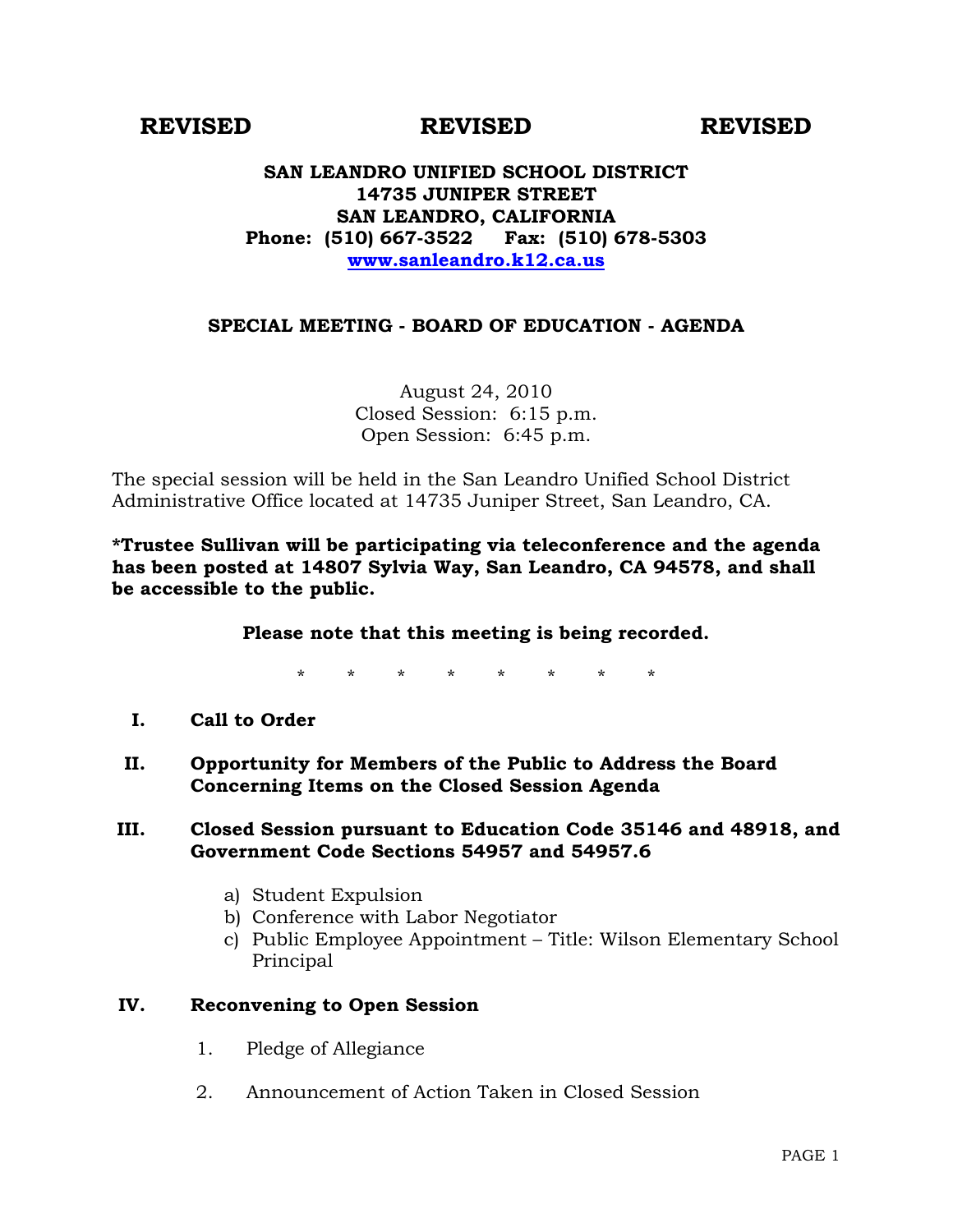3. Legal Statement Concerning Suggestions and Comments on Agenda/Non-Agenda Items

 Members of the audience who wish to address the Board are asked to complete the yellow card available at the entrance and submit it to the Board President. Speakers who have completed the card will be called when the item is reached on the agenda or, for non-agenda items, during the Public Testimony. Cards are to be turned in before the item is reached on the agenda. Please note that this meeting is being recorded. State law prohibits the Board of Education from taking any action on or discussing items that are not on the posted agenda except to A) briefly respond to statements made or questions posed by the public in attendance; B) ask questions for clarification; C) provide a reference to a staff member or other resource for factual information in response to the inquiry; or D) ask a staff member to report back on the matter at the next meeting and/or put it on a future agenda. (Government Code Section 54954.2(a))

# **V. CONSENT ITEMS**

These items are considered routine and may be enacted by a single motion. At the request of any member of the Board, any items on the consent agenda shall be removed and given individual consideration or action as a regular agenda item.

Educational Services

| $3.1-C$                           | <b>Staff Recommendation:</b>                                                                                                                                                                                                                                             |  |  |  |
|-----------------------------------|--------------------------------------------------------------------------------------------------------------------------------------------------------------------------------------------------------------------------------------------------------------------------|--|--|--|
| Recommendation                    |                                                                                                                                                                                                                                                                          |  |  |  |
| for Readmission<br>from Expulsion | Approve the recommendation from the<br>Director of Student Support Services for<br>readmission from expulsion for students<br>who have satisfactorily completed the<br>terms of his/her rehabilitation plan and<br>are eligible to return to a comprehensive<br>program. |  |  |  |
|                                   | *EOD03-09/                                                                                                                                                                                                                                                               |  |  |  |

| $E02-08/09$ | <i>*EOD03-09/10</i> |
|-------------|---------------------|
| E05-09/10   | E10-08/09           |

Motion Second Vote